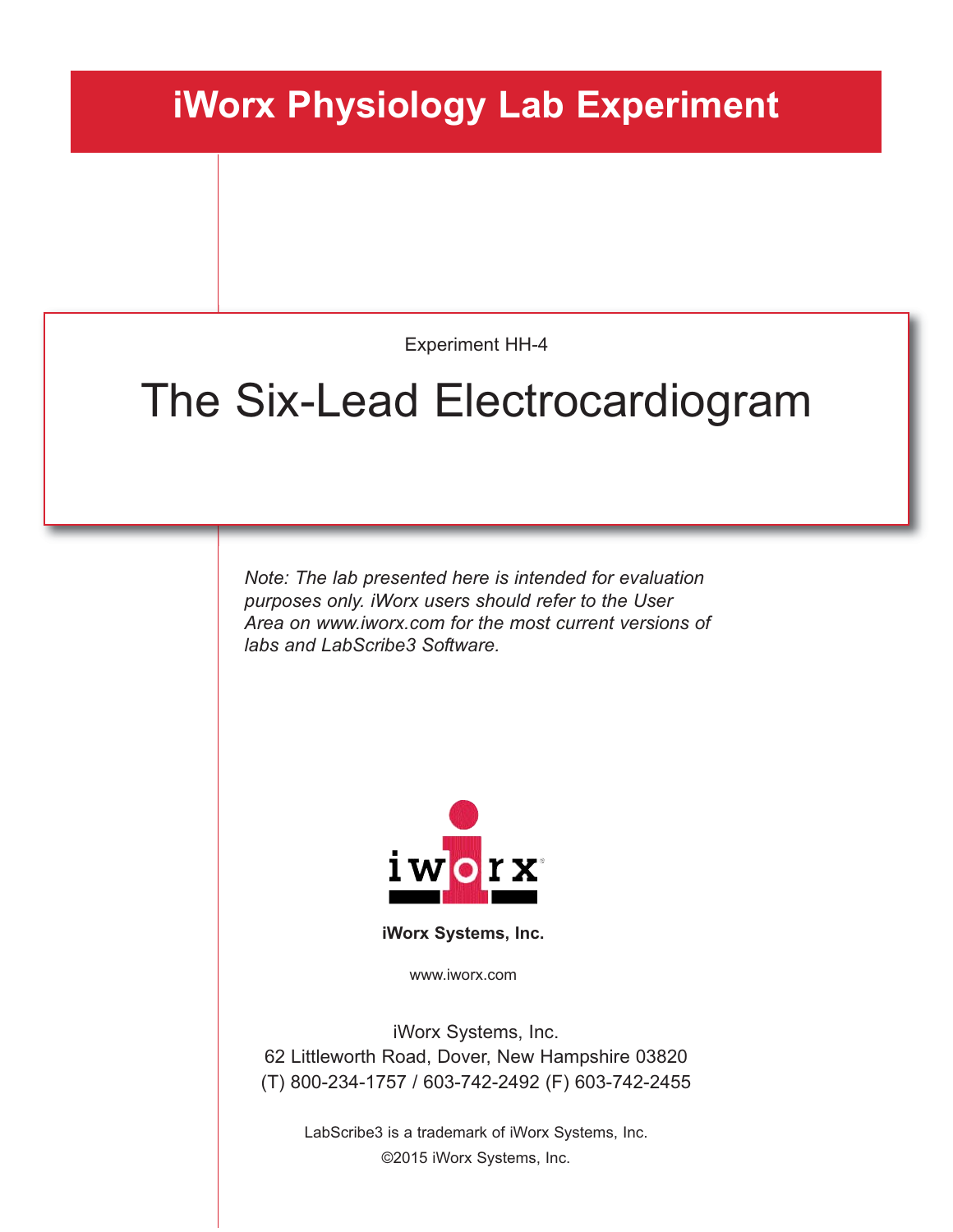### **Experiment HH-4: The Six-Lead Electrocardiogram**

### **Exercise 1: Six Lead ECG from Resting Subject**

Aim: To record a Six Lead ECG from a resting subject and determine the QRS axis of the subject's heart.

#### *Procedure*

1. Click on the Record button, located on the upper right side of the LabScribe Main window (Figure HH-4-L1). The signal should begin scrolling across the screen.

*Note: If the user clicks the Record button and there is no communication between the iWorx unit and computer, an error window will appear in the center of the Main window. Make sure the iWorx unit is turned on and connected to the USB port of the computer. Click OK and select the Find Hardware function from the LabScribe Tools menu.* 

- 2. Click on the AutoScale buttons at the upper margin of all the channels. Your recording should look like Figure HH-4-L1.
	- If the signal on either the Lead I or the Lead II channel is upside down when compared to trace in Figure HH-4-L1, click on the downward arrow to the left of the channel title and select the Invert function. The trace should now look similar to the one in the figure
	- If a larger ECG signal is required, the electrodes should be moved from the wrists to the skin immediately below each clavicle.



*Figure HH-4-L1: Six lead ECG generated by recording Leads I and II on Channels 1 and 2, respectively. The remaining limb leads are derived by computed functions.*

*Human Heart – Six Lead ECG – Labs HH-4-1*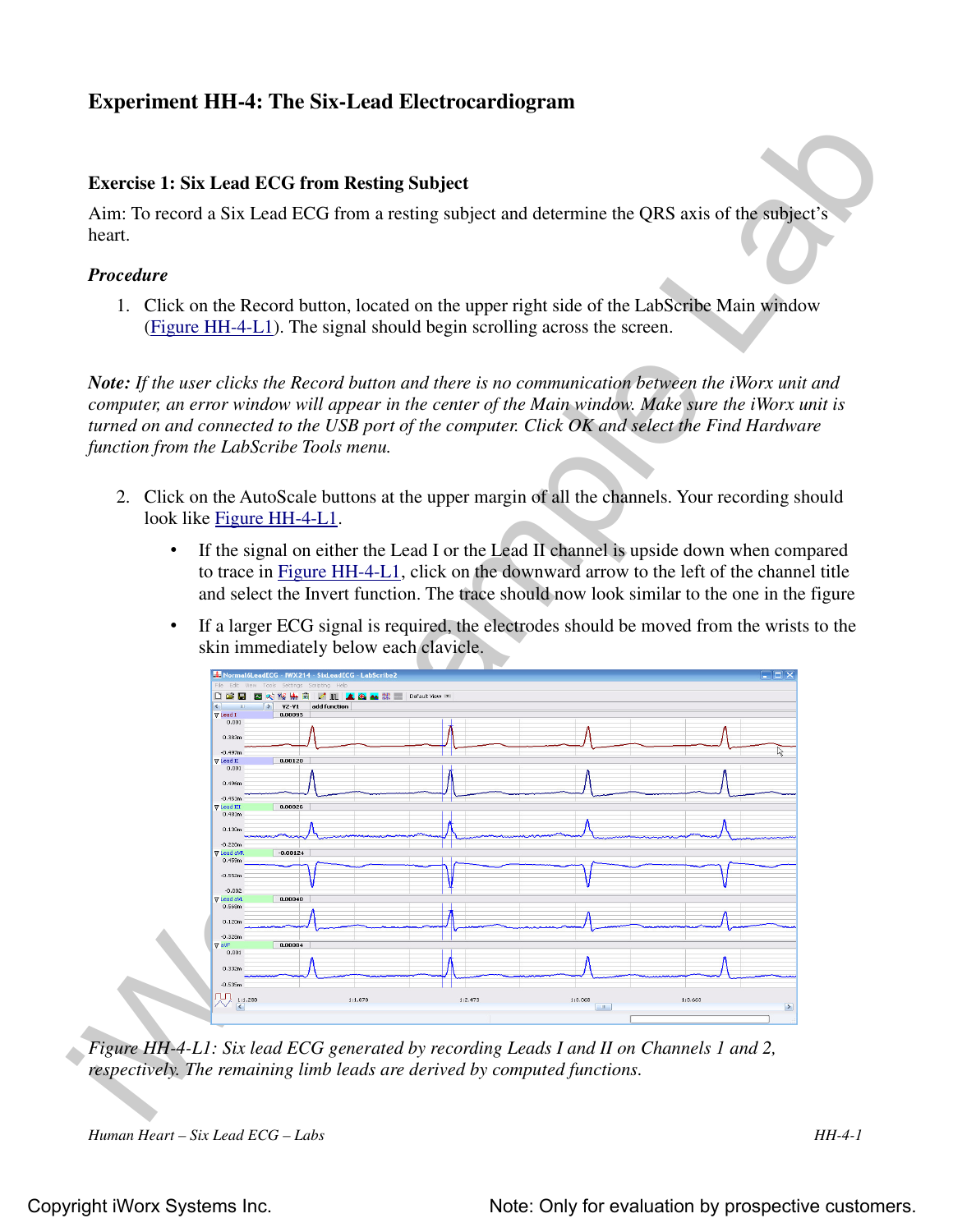- 3. When you have a suitable trace, type <Subject's Name> Resting ECG/Pulse in the Mark box to the right of the Mark button. Press the Enter key on the keyboard to attach the comment to the data. Record for a minute or two.
- 4. Click Stop to halt recording.
- 5. Select Save As in the File menu, type a name for the file. Choose a destination on the computer in which to save the file, like your lab group folder). Designate the file type as \*.iwxdata. Click on the Save button to save the data file.

#### *Data Analysis*

- 1. Scroll through the recording and find a section of data with four to six exemplary ECG cycles in succession.
- 2. Use the Display Time icons to adjust the Display Time of the Main window to show at least four complete ECG cycles on the Main window. Four adjacent ECG cycles can also be selected by:
	- Placing the cursors on either side of a group of four complete ECG cycles.
	- Clicking the Zoom between Cursors button on the LabScribe toolbar to expand the segment with the four selected ECG cycles to the width of the Main window.

| 3. When you have a suitable trace, type <subject's name=""> Resting ECG/Pulse in the Mark box to<br/>the right of the Mark button. Press the Enter key on the keyboard to attach the comment to the<br/>data. Record for a minute or two.</subject's>                                                      |  |  |  |  |
|------------------------------------------------------------------------------------------------------------------------------------------------------------------------------------------------------------------------------------------------------------------------------------------------------------|--|--|--|--|
| 4. Click Stop to halt recording.                                                                                                                                                                                                                                                                           |  |  |  |  |
| 5. Select Save As in the File menu, type a name for the file. Choose a destination on the computer<br>in which to save the file, like your lab group folder). Designate the file type as *.iwxdata. Click<br>on the Save button to save the data file.                                                     |  |  |  |  |
| Data Analysis                                                                                                                                                                                                                                                                                              |  |  |  |  |
| 1. Scroll through the recording and find a section of data with four to six exemplary ECG cycles in<br>succession.                                                                                                                                                                                         |  |  |  |  |
| 2. Use the Display Time icons to adjust the Display Time of the Main window to show at least<br>four complete ECG cycles on the Main window. Four adjacent ECG cycles can also be selected<br>by:                                                                                                          |  |  |  |  |
| Placing the cursors on either side of a group of four complete ECG cycles.                                                                                                                                                                                                                                 |  |  |  |  |
| Clicking the Zoom between Cursors button on the LabScribe toolbar to expand the<br>$\bullet$<br>segment with the four selected ECG cycles to the width of the Main window.                                                                                                                                 |  |  |  |  |
| FFT (Spectrum)<br><b>Half Display Time</b><br><b>Double Display Time</b><br><b>Marks</b><br><b>Analysis</b><br><b>Double/Single Cursors</b><br>▲岛▲架次<br>图 对 "9 需 自   4 皿  <br><b>Main Window</b><br>Journal<br><b>Zoom between Cursors</b><br><b>XY View</b><br><b>Stimulator Preferences</b>              |  |  |  |  |
| Figure HH-4-L2: The LabScribe toolbar.                                                                                                                                                                                                                                                                     |  |  |  |  |
| 3. Click on the Analysis window icon in the toolbar (Figure HH-4-L2) or select Analysis from the<br>Windows menu to transfer the data displayed in the Main window to the Analysis window<br>$(Figure HH-4-L3).$                                                                                           |  |  |  |  |
| 4. Look at the Function Table that is above the uppermost channel displayed in the Analysis<br>window. The name of the mathematical function used in the analysis, V2-V1, appears in this<br>table. The values for V2-V1 from each channel are seen in the table across the top margin of<br>each channel. |  |  |  |  |
| 5. Once the cursors are placed in the correct positions for determining the amplitudes of each<br>wave in an ECG cycle, the values of the amplitudes can be recorded in the on-line notebook of<br>LabScribe by typing their names and values directly into the Journal, or on a separate data table.      |  |  |  |  |
|                                                                                                                                                                                                                                                                                                            |  |  |  |  |

*Figure HH-4-L2: The LabScribe toolbar.*

- 3. Click on the Analysis window icon in the toolbar (Figure HH-4-L2) or select Analysis from the Windows menu to transfer the data displayed in the Main window to the Analysis window (Figure HH-4-L3).
- 4. Look at the Function Table that is above the uppermost channel displayed in the Analysis window. The name of the mathematical function used in the analysis, V2-V1, appears in this table. The values for V2-V1 from each channel are seen in the table across the top margin of each channel.
- 5. Once the cursors are placed in the correct positions for determining the amplitudes of each wave in an ECG cycle, the values of the amplitudes can be recorded in the on-line notebook of LabScribe by typing their names and values directly into the Journal, or on a separate data table.

*Human Heart – Six Lead ECG – Labs HH-4-2*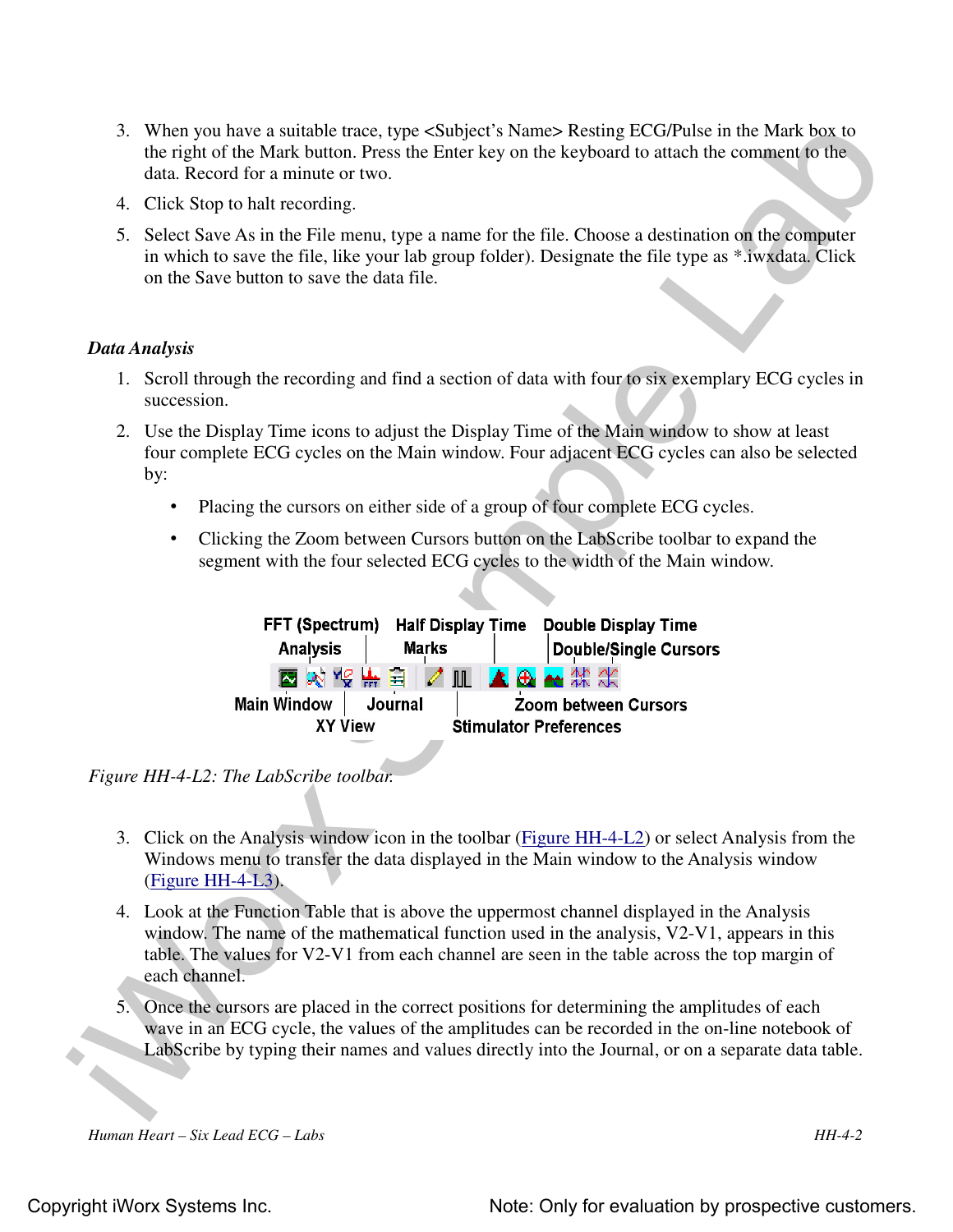

*Figure HH-4-L3: Six lead ECG displayed on the Analysis window with cursors in position to measure the amplitude of the R wave.*

- 6. The functions in the channel pull-down menus of the Analysis window can also be used to enter the names and values of the parameters from the recording to the Journal. To use these functions:
	- Place the cursors at the locations used to measure the amplitudes of the waves in the ECG cycle.
	- Transfer the name of the mathematical functions used to determine the amplitudes to the Journal using the Add Title to Journal function in the ECG Channel pull-down menu.
	- Transfer the values for the amplitudes to the Journal using the Add Ch. Data to Journal function in the ECG Channel pull-down menu.
- 7. Use the mouse to click on and drag the cursors to specific points on the ECG recording (Figure HH-4-L4) to measure the following:
	- The R-wave amplitude. To measure the R wave amplitude, place one cursor on the Q wave that precedes the R wave and the second cursor on the peak of the R wave. The value for V2-V1 on the ECG channel is this amplitude. Measure the amplitudes of two additional R waves.
	- The P-wave amplitude. To measure the P wave amplitude, place one cursor on the baseline that precedes the P wave and the second cursor on the peak of the P wave. The value for V2-V1 on the ECG channel is this amplitude. Measure the amplitudes of two additional P waves.
	- The T-wave amplitude. To measure the T wave amplitude, place one cursor on the baseline that precedes a P wave and the second cursor on the peak of the T wave that is in the same cycle as the P wave. The value for V2-V1 on the ECG channel is this amplitude. Measure the amplitudes of two additional T waves.

*Human Heart – Six Lead ECG – Labs HH-4-3*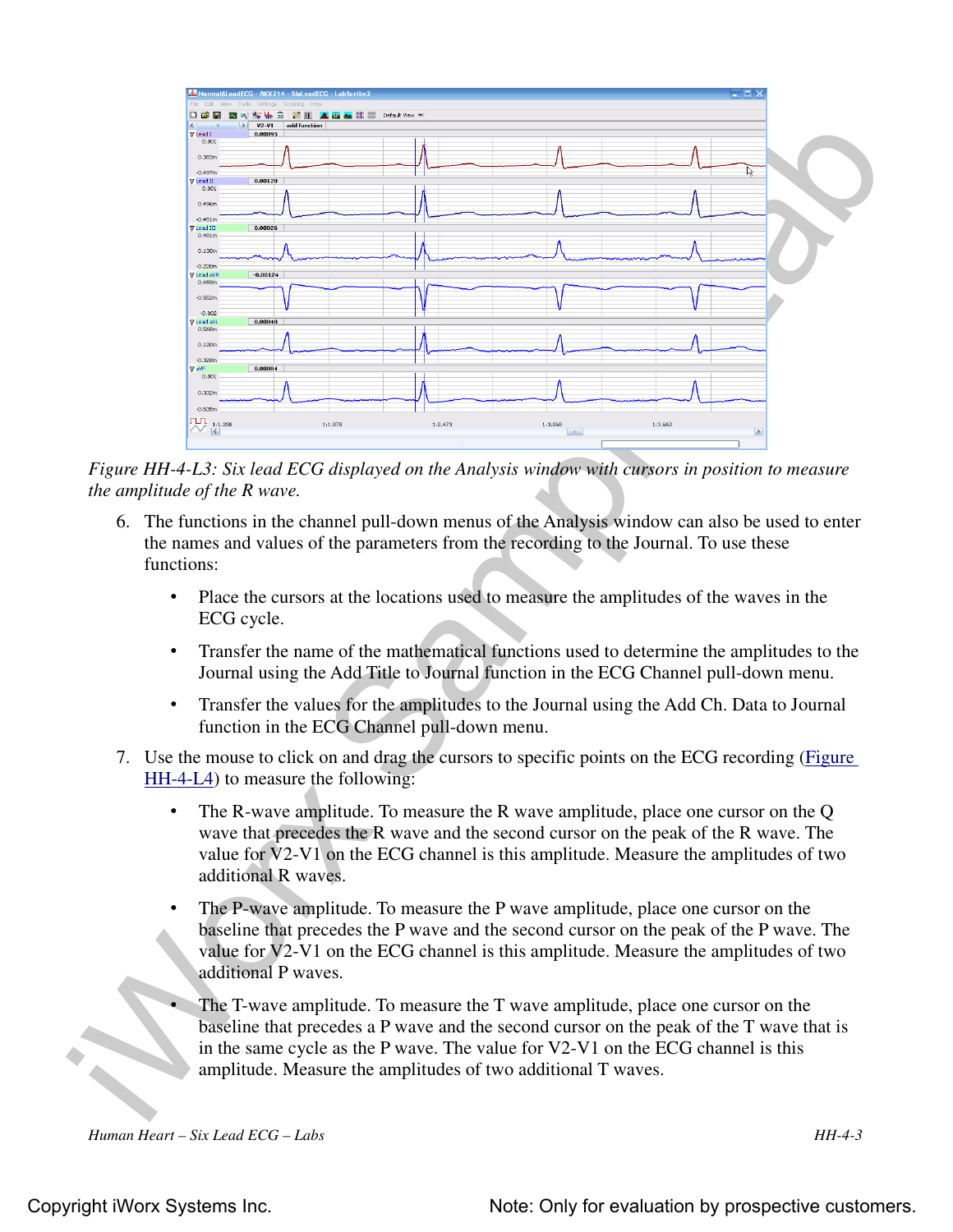

*Figure HH-4-L4: ECG recording displayed in the Analysis window. Lines and labels were added to indicate the locations where cursors should be placed to measure the amplitudes of R (Q-R), P (Baseline-P), and T (Baseline-T) waves.*

8. Calculate the mean amplitudes of the P wave, the R wave, and the T wave for each ECG lead. Enter your results into the Journal and Table HH-4-L1.

**Table HH-4-2: The Mean Amplitudes (in millivolts) for Each ECG Wave Recorded from Each Lead.**

|          | Mean Amplitudes (mV) |               |  |
|----------|----------------------|---------------|--|
|          | P Wave               | R Wave T Wave |  |
| Lead I   |                      |               |  |
| Lead II  |                      |               |  |
| Lead III |                      |               |  |
| aVR      |                      |               |  |
| aVL      |                      |               |  |
| aVF      |                      |               |  |
|          |                      |               |  |

*Human Heart – Six Lead ECG – Labs HH-4-4*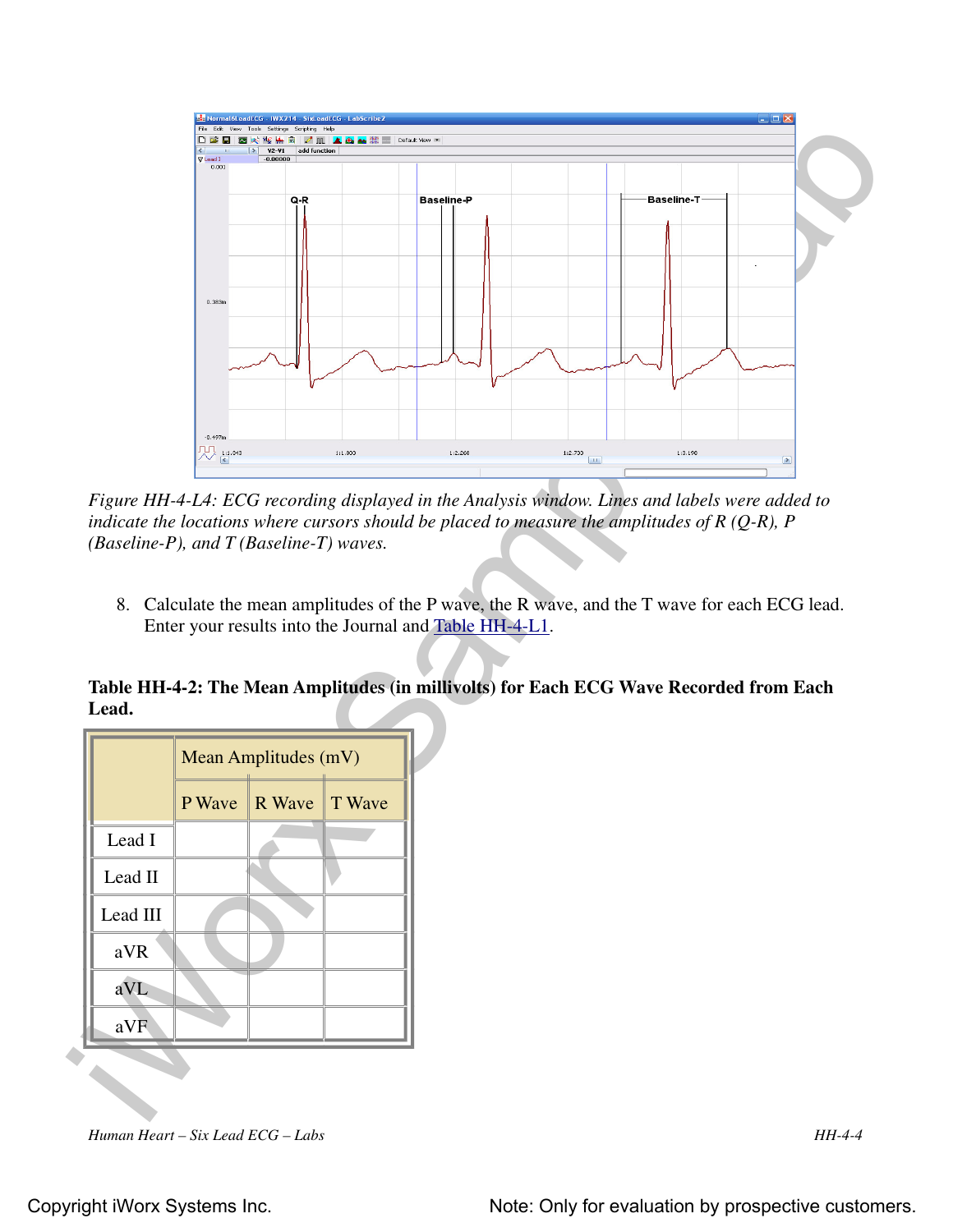- 9. Determine the QRS axis of the subject:
	- Examine the ECG recordings from the six limb leads. Find the lead that creates an ECG where the magnitude of the R wave is equal to magnitude of the S wave, but the two waves go in opposite directions. This lead is known as the isoelectric lead. The isoelectric lead often has the smallest QRS.
	- Examine a diagram of Einthoven's Triangle in the Background section. Determine which two leads are close to being perpendicular to the isoelectric lead. The QRS axis is the perpendicular lead that best fits the direction of the other ECG leads.
- **Examine the LCG recordings from the six limb leads.** Final the land that creates on LCG where the rangulation of the Newor is required to the move that the source but the source to the latter of the source is the source • If none of the leads are isoelectric, look for two of the leads that are close to being isoelectric These two leads are always  $30^{\circ}$  apart. Find the perpendiculars for each lead and choose an approximate QRS axis within the  $30^{\circ}$  range. Occasionally each of the six coronal leads is small and/or isoelectric. The axis cannot be determined and is called indeterminate. This is a normal variant.

#### *Questions*

- 1. From which leads were upright R waves recorded? From which electrode (left arm, right arm, left leg, or right leg) and along which axis (-150, -30, 0, 60, 90, 120 degrees) were these leads "looking" at the depolarization of the ventricle? You may need to refer to the Background information to answer these questions.
- 2. From which leads were inverted R waves recorded? From which electrode (left arm, right arm, left leg, or right leg) and along which axis (-150, -30, 0, 60, 90, 120 degrees) were these leads looking at the depolarization of the ventricle?
- 3. Which lead is the isoelectric lead?
- 4. What is the QRS axis of the subject's heart? Is the QRS axis of your subject within the normal range of the QRS axis? Refer to your textbook to find the normal range.
- 5. Which ECG lead provided the largest R wave for the subject?
- 6. Which lead is closest to the QRS axis of the heart?

#### **Exercise 2: Six Lead ECG from Other Subjects**

Aim: Record or obtain Six Lead ECGs from other subjects and determine the QRS axes of their hearts.

#### *Procedure*

Repeat Exercise 1 on another subject. Record a six lead ECG from as many subjects as possible.

#### *Data Analysis*

Use the same techniques used in Exercise 1 to analyze the data from other subjects.

*Human Heart – Six Lead ECG – Labs HH-4-5*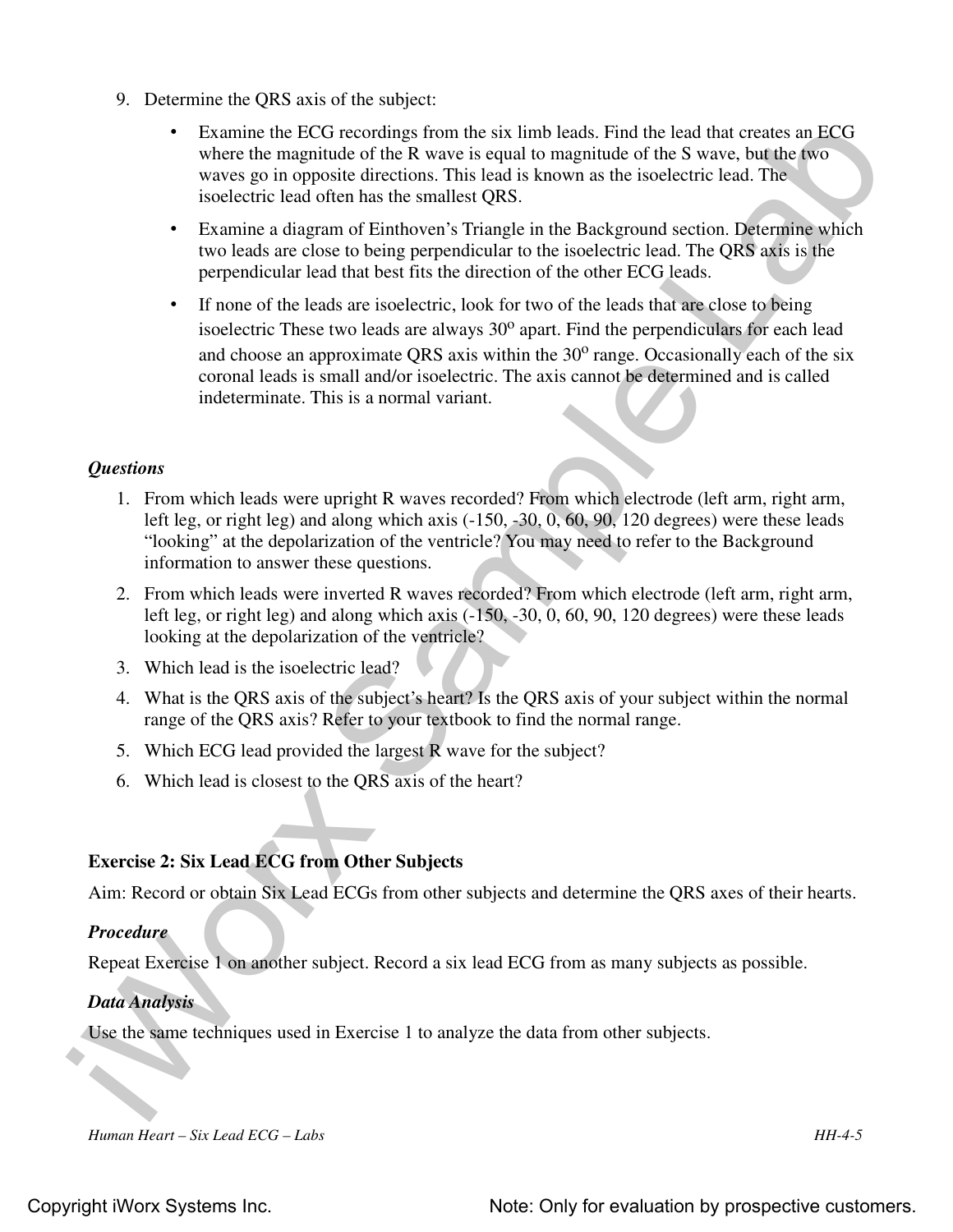#### *Questions*

- 1. Do the R waves from the same lead go in the same direction for all subjects? The P waves? The T waves?
- 2. What would cause an ECG wave from the same lead to go in the opposite directions in different subjects?
- 3. Do all subjects have the same QRS axis? What is the range of QRS axes from all the subjects in the class? Does the any subject have a QRS axis that is outside the normal range?
- 4. Does any subject have an inverted P or T wave on any lead when compared to the same lead from a normal ECG?

#### **Appendix: Equations Used by LabScribe to Graph the Augmented Limb Leads**

The ECG is a representation of the electrical activity of the heart. It is a vector quantity with magnitude and direction. The various leads (I, II, III, aVL, aVR, aVF) measure the magnitude of the ECG along a particular direction (Figure HH-4-L5).

The derivations of the equations used to calculate the cardiograms for the four other limb leads (III, aVL, aVR, aVF) from the cardiograms recorded from Leads I and II are provided for your information. These equations do not need to be used to perform this experiment. The computed functions that calculate the four remaining limb leads are already programmed in the settings file for this experiment.



*Figure HH-4-L5: Lead I is the projection of the cardiac vector (V) along the Lead I axis. Similarly Lead II is the projection of cardiac vector along the Lead II axis, and so on.*

Treat ECG as a Vector with magnitude V and an angle  $\theta$ :

Lead  $I = Vcos(\theta)$ Lead II =  $V\cos(60 - \theta)$ Lead III =  $-V\cos(60 + \theta)$ 

*Human Heart – Six Lead ECG – Labs HH-4-6*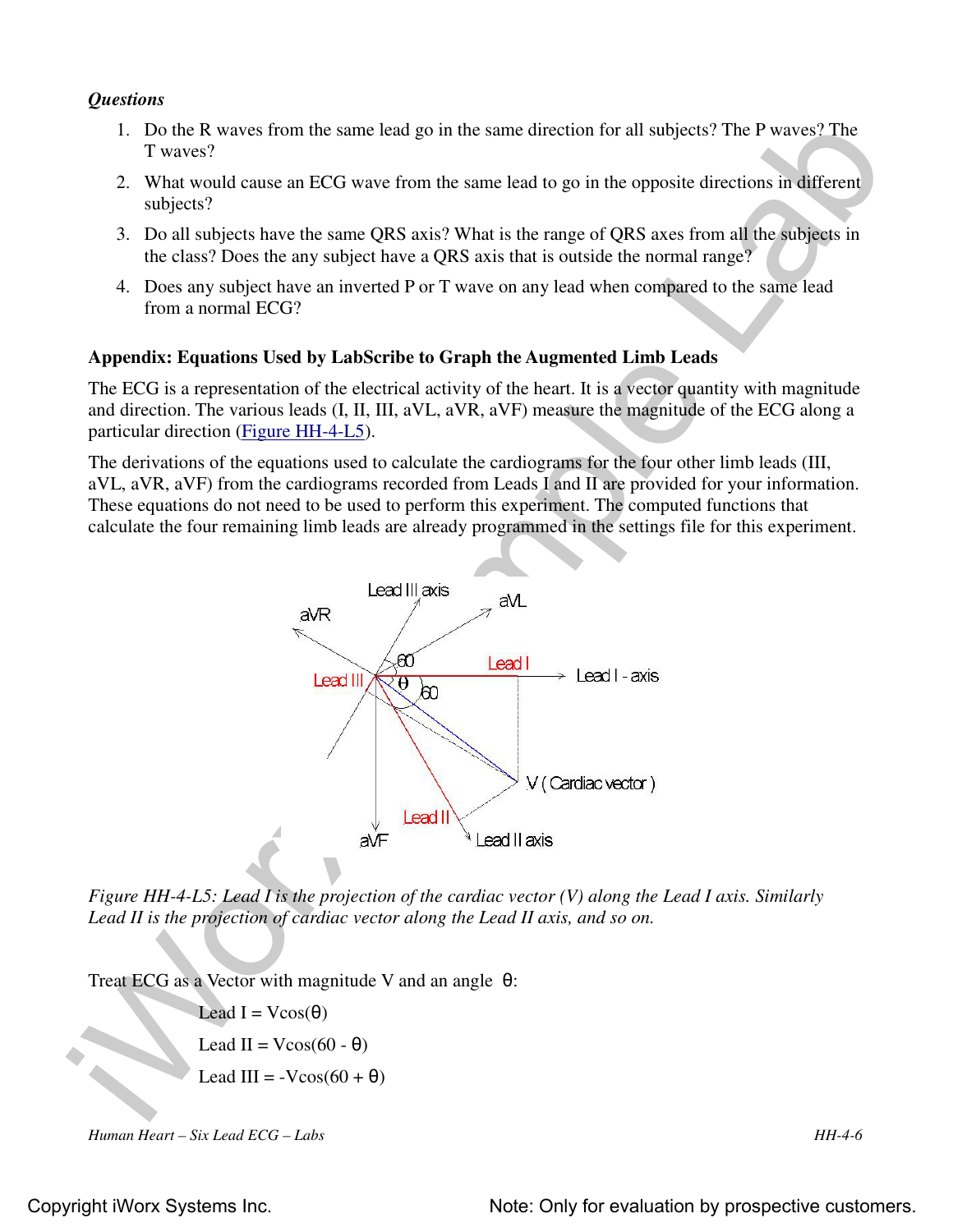| $aVF = Vsin(\theta)$        |
|-----------------------------|
| $aVL = V\cos(30 + \theta)$  |
| $aVR = -V\cos(30 - \theta)$ |

1. Calculate Lead III from Leads I and II:

Lead  $I = I = V\cos(\theta)$  (1)

Lead II = II =  $V\cos(60 - \theta)$  (2)

Lead III =  $III = -V\cos(60 + \theta)$  (3)

Using the following trigonometric identities:

 $cos(A + B) = cosA cosB - sinA sinB$  (4)

$$
\cos (A - B) = \cos A \cos B + \sin A \sin B \tag{5}
$$

2. From equations 3 and 4:

III = -V{cos(60)\*cos(θ) - sin(60)\*sin(θ)} (6)

3. Using equations 2 and 5:

II = V{cos(60)\*cos(θ) + sin(60)\*sin(θ)} (7)

4. Adding equations 6 and 7:

II - III = 
$$
2^*V^*
$$
cos(60)\*cos( $\theta$ ) =  $2^*V^*$ 0.5\*cos( $\theta$ ) = Vcos( $\theta$ )

5. Therefore:

$$
II - III = I; III = II - I; and, Lead III = Lead II - Lead I
$$

Calculate aVF from Leads I and 
$$
\Pi
$$
.

 $aVF = V\sin(\theta)$  (8)

1. From equation 7:

iV.L. = Victorial H (note Lead 3)<br>
a VR = - Victorial H (note Lead 3 Jan) H:<br>
Lead I = 1 = Victorial H (note)<br>
Lead II = 1 = Victorial H (1)<br>
Lead II = 1 = Victorial H (1)<br>
Lead II = 11 = Victorial H (3)<br>
Lead III = III = II = V{cos(60)\*cos(θ) + sin(60)\*sin(θ)} II = (1/2)\*Vcos(θ) + ( $\sqrt{3}$ )/2\*V\*sin(θ)

$$
2(\text{II}) = \text{I} + (\sqrt{3})^* \text{V}^* \sin(\theta)
$$

2. Therefore:

$$
V^* \sin(\theta) = (2(\text{II}) - \text{I}) / \sqrt{3}
$$
 (9)

and:

$$
\mathbf{a}\overline{\mathbf{V}}\mathbf{F} = (2(\mathbf{I}) - \mathbf{I})/\sqrt{3}
$$
 (10)

*Human Heart – Six Lead ECG – Labs HH-4-7*